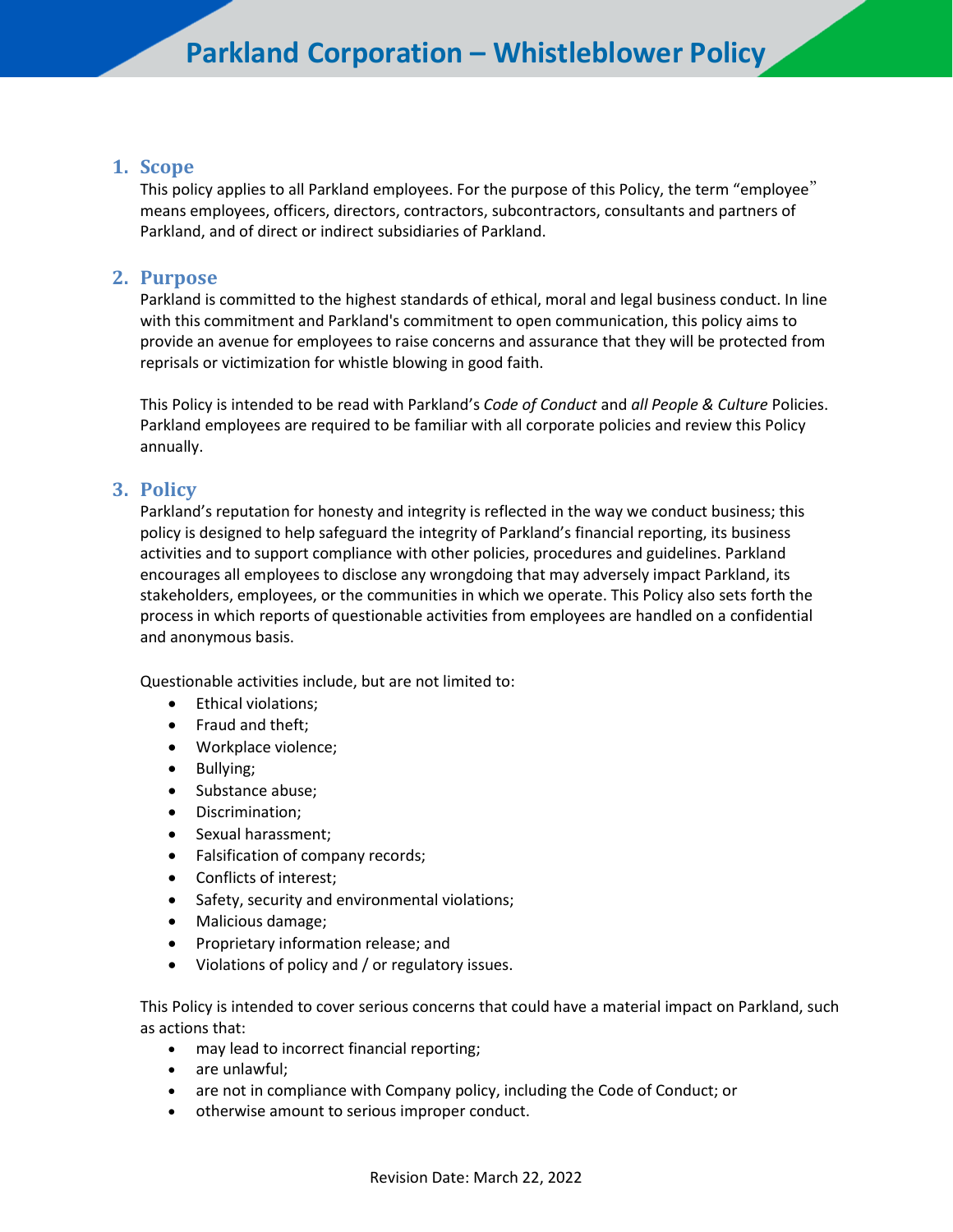## **Parkland Corporation – Whistleblower Policy**

Whistleblower complaints are not the same as a human resource compliant; when an employee has a human resources issue, they are saying that they have personally been treated poorly. This poor treatment could involve a conflict with a coworker or manager, alleged harassment, or other workplace concerns, and the complainant is seeking redress or justice for themselves. The person making the complaint, therefore, has a vested interest in the outcome of the complaint, and, for this reason, is expected to handle their concern internally within the company via channels outlined in the Employee Relations section of the Policy Manual. These concerns must be directed to *People & Culture*.

#### **4. Procedures for Making Complaints**

Employees are encouraged to report any questionable activities to a manager, director, VP, SLT, General counsel, or through **Grant Thornton CARE** which is Parkland's Ethics and Workplace Employee Hotline (whistleblower hotline).

**Grant Thornton CARE** is an independent third-party telephone and web service that provides an anonymous, confidential means for reporting sensitive workplace information. All employees have access to this independent third party to maintain confidentiality and the security of anonymity, without fear of retaliation.

All reports under this Policy will be promptly and appropriately investigated. Parkland will endeavor to acknowledge the receipt of a compliant within 2 days. If deemed appropriate and contact details are provided, reasonable efforts will be made to periodically update the whistleblower as the investigation progresses. All information disclosed during the investigation will remain confidential, except as necessary to conduct the investigation and take any remedial action, in accordance with applicable policies, procedures and laws. If appropriate, Parkland may conduct an investigation under legal privilege.

Employees can communicate with **Grant Thornton CARE** 24 hours a day, 365 days a year by:

| <b>Countries</b>                                                                                    | <b>Phone number</b>        |
|-----------------------------------------------------------------------------------------------------|----------------------------|
| Canada, United States of America, Anguilla, Bahamas, Belize <sup>1</sup> ,                          | 1-855-484-CARE (2273)      |
| French Guiana <sup>2</sup> , Guyana, Barbados, Bermuda <sup>2</sup> , Dominican                     |                            |
| Republic <sup>2</sup> , Suriname <sup>2</sup> , Virgin Islands, Martinique <sup>1</sup> , Dominica, |                            |
| Grenada, Jamaica, ST. Kitts & Nevis and St. Maarten                                                 |                            |
| Cayman Islands, St Lucia, St Vincent & Grenadines, Puerto Rico and                                  | Use company website and    |
| Guadeloupe                                                                                          | email options stated below |

Calling:

 $1$ Note: Add + (00) when dialing the number.

<sup>2</sup>Note: Call is not free of charge. Web and email options are encouraged.

Online at: **[www.GrantThorntonCARE.ca](http://www.grantthorntoncare.ca/)**

Email: **[usecare@ca.gt.com](mailto:usecare@ca.gt.com)**

Mail: **Grant Thornton LLP 19th Floor, Royal Bank Plaza South Tower 200 Bay Street Box 55 Toronto, ON M5J 2P9**

## **5. Protection of The Whistleblower**